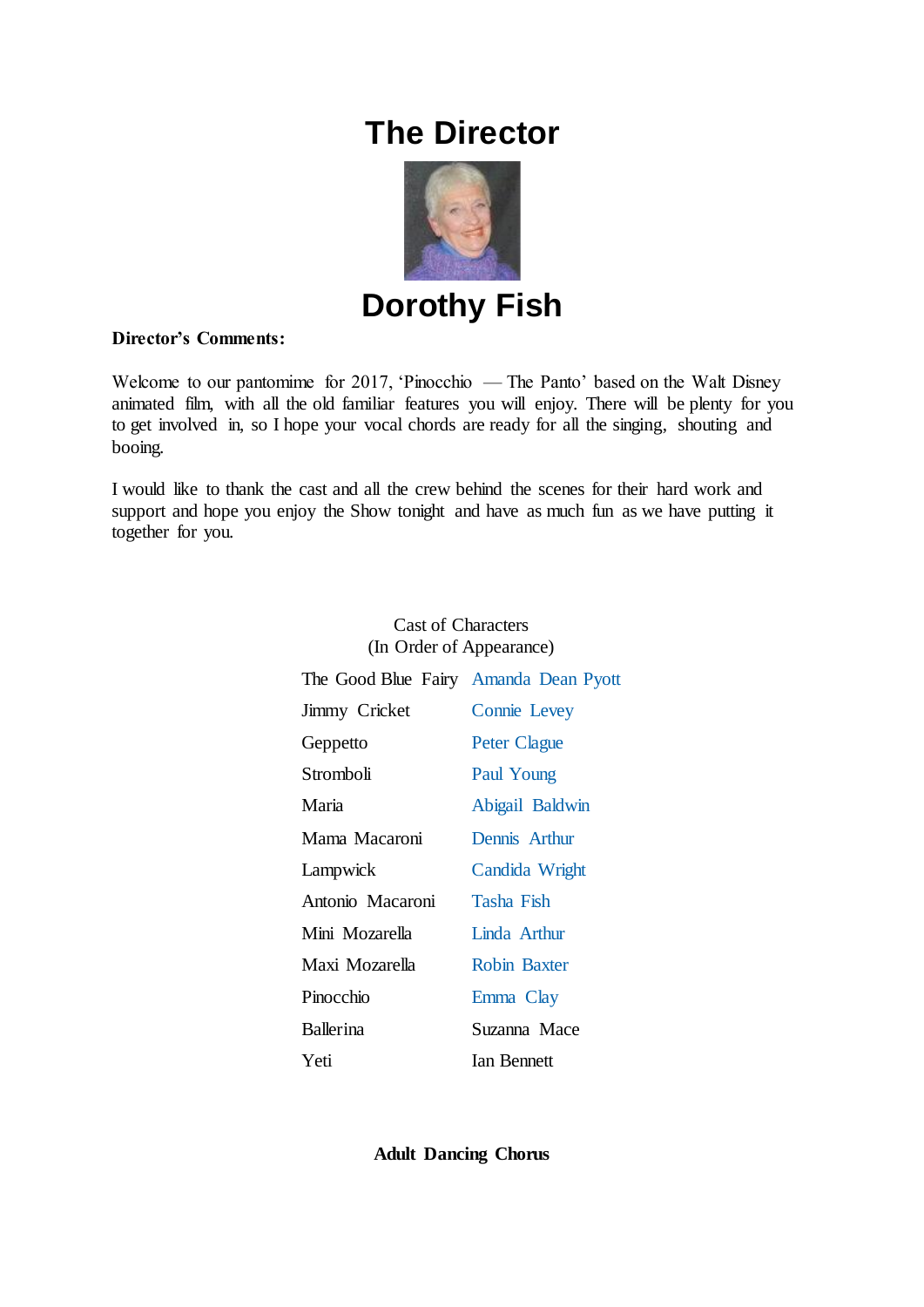## Brenda Boud, Sue Evans, Sue Jones, Mandy Madgwick, Pam Small, Janet Walker, Liz Yardley



**Junior Dancing Chorus** Tasha Baldwin, Paige Broster, Ruby Broster, Joseph Cronk, Sophie Phillips, Valery Pors, Diana Vladu



| Stage Manager                               | Sonia Crabb                                                                                          |
|---------------------------------------------|------------------------------------------------------------------------------------------------------|
| <b>Back Stage Crew</b>                      | Helen Baxter, Marian & Neil Carter, Alan Gill                                                        |
| <b>Set Pieces</b>                           | Mike Wadsworth                                                                                       |
| Fly Crew                                    | Andy Crabb, Mike Wadsworth                                                                           |
| Props                                       | Andy Crabb, Tony Sim, Miguel Andrada                                                                 |
| Lighting Director                           | <b>Jim Sissens</b>                                                                                   |
| Follow Spots                                | Maggie Lawley, Tony Lawley                                                                           |
| Dames Dresser                               | Lin Wishart                                                                                          |
| <b>Wardrobe Mistress</b>                    | Janet Walker                                                                                         |
| Wardrobe Assistant                          | Pam Small                                                                                            |
| Wigs & Hats                                 | Elaine Farrow, Laura Parker                                                                          |
| Dance Chorus Hats                           | Lady of the Chorus                                                                                   |
| <b>Dressers</b>                             | Andrea Kronk, Helen Wadsworth                                                                        |
| Makeup                                      | Emily Wright                                                                                         |
| Cloth Design $&$ Painters                   | Christine Storey, Laura Parker                                                                       |
| <b>Set Pieces</b>                           | Mike Wadsworth                                                                                       |
| Props                                       | Robin Baxter, Andy Crabb                                                                             |
| Bar Manager                                 | Helen Wadsworth                                                                                      |
| Bar Staff                                   | Poppy Campbell, Luke Marriott, Peter Morgan, Andy Orr                                                |
| Front of House Managers Anne & Derek Martyr |                                                                                                      |
| Front of House Staff                        | Ann Gill, Jo & Dave Jeffery, Susan Lucas, Helen Wadsworth,<br>Brenda & Richard Watson, Dave Williams |
| Box Office                                  | Debbie Conolly                                                                                       |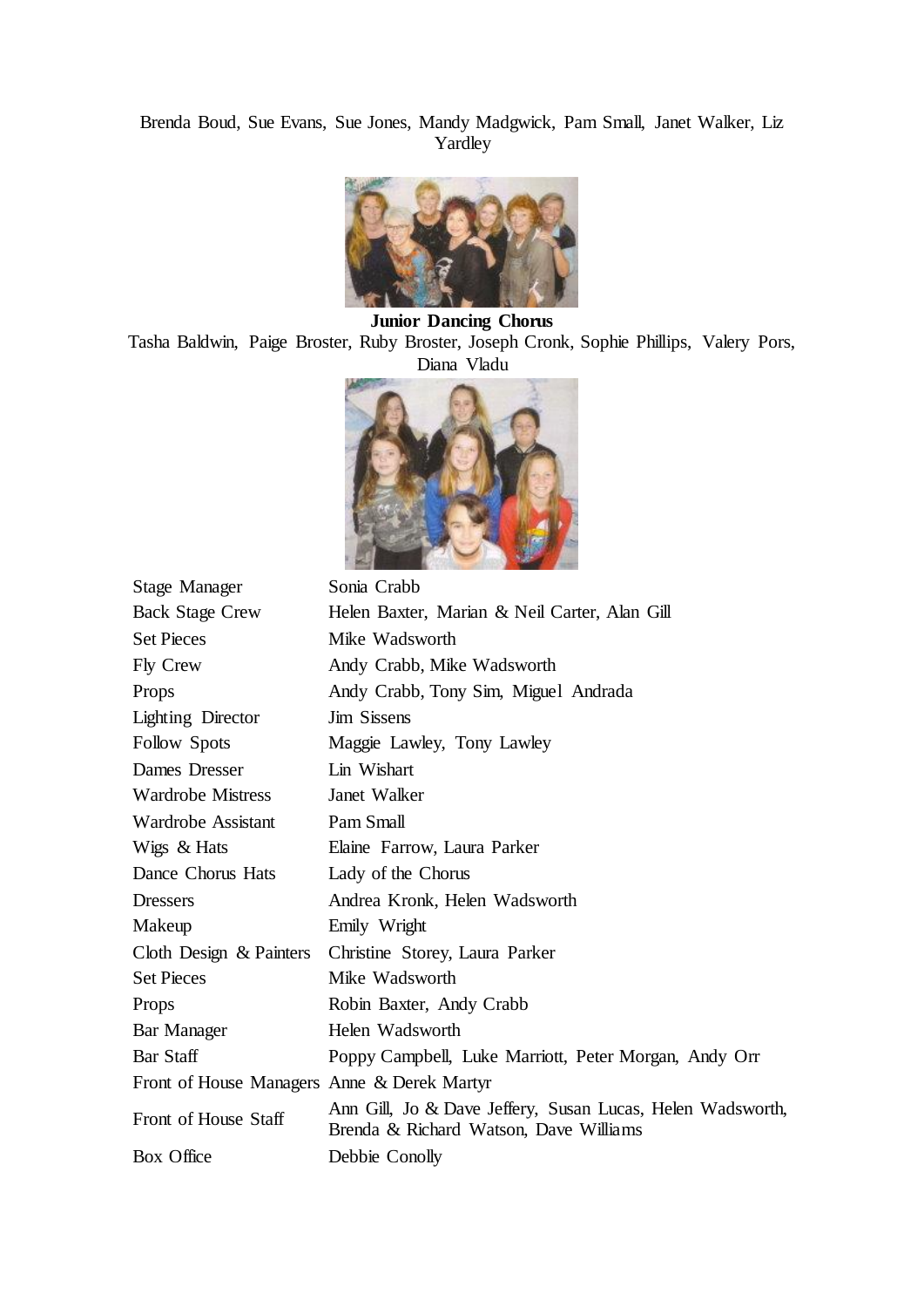Photography Robin Baxter, Sonia Crabb Press & Publicity Robin Baxter Poster & Programme Candida Wright, Katie Jackson

> Choreographer Suzanna Mace



**'Pinocchio' - Emma Clay**

Musical Director Roger Dean



**Emma is 14 years old and has been with Careline since 2012. this is her 3rd panto, she is excited to be playing her first principal role. She has also appeared in** *'Wizard of Oz'* **and** *'Dick Whittington'.* **She played Blousey Brown in** *'Bugsy Malone'* **and was the lead in the last Careline Kids production** *'Ericas Incredible Illucinations* **Emma has appeared in other Careline productions including Careline Dance Academy Shows. 'Maria'- Abigail Baldwin**



**Abi is 16 years old and is currently studying for her A Levels in L.E.S. Although she isn't taking Performing Arts now, she did for her GCSE and has always loved to dance and act. She has been with Careline kids from the age of 9 and loves being part of Careline Theatre. She hopes that you enjoy the show!**

**'Antonio Macaroni' - Tasha Fish**



**Tasha is 15 years old and is delighted to be playing the part of Antonio in her fourth Careline pantomime. She has also been in other Careline productions such as** *'Ernie Incredible Illucinations'* **in 2008, and** *'An Inspector*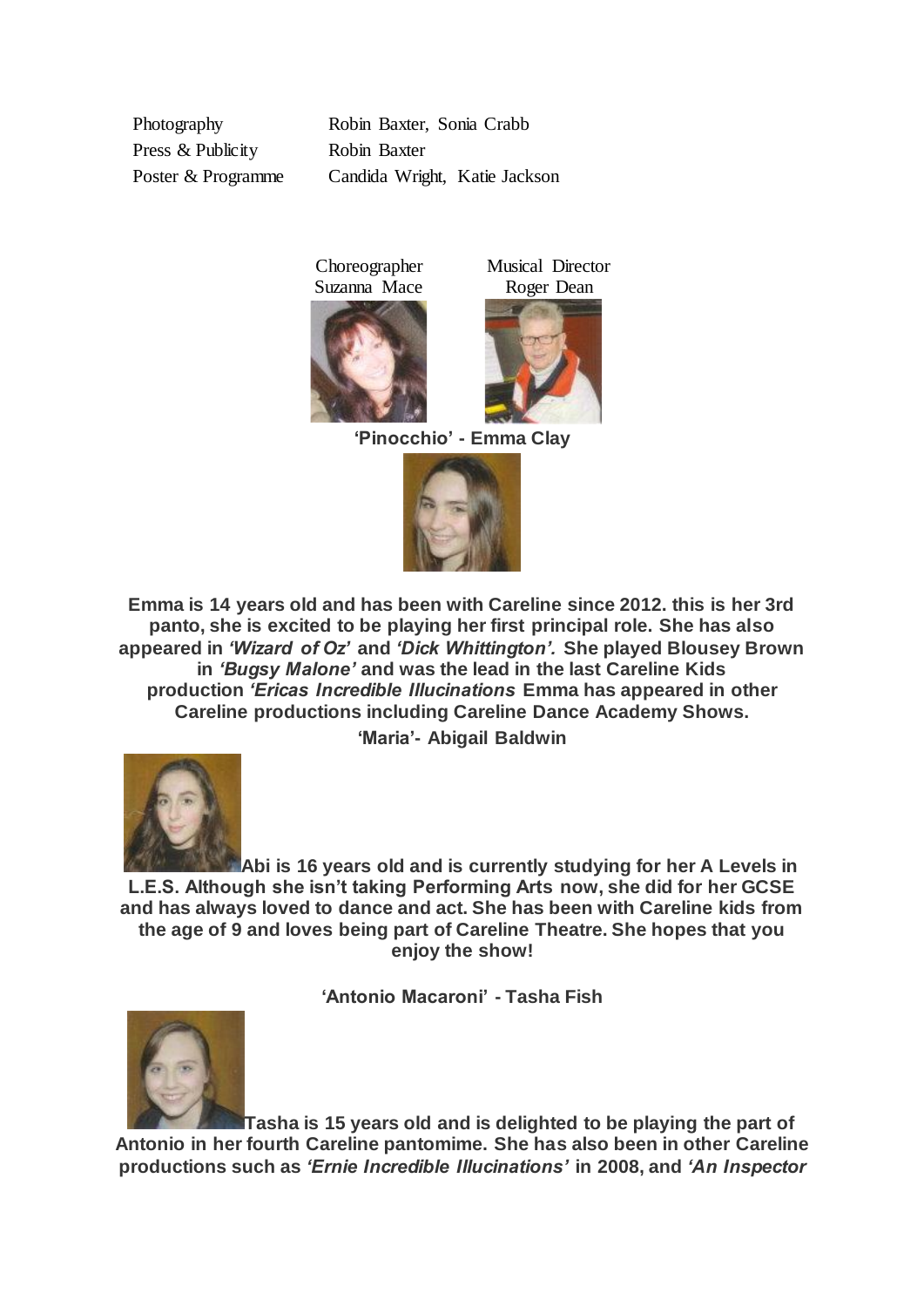# *Calls'* **in 2015. Tasha has thoroughly enjoyed this experience and hopes you will too.**

**'Mama Macaroni'- Dennis Arthur**



**Dennis has appeared and directed numerous Careline Theatre Productions and this is his message for you all:** *"Sorry, one and all. I'm back again! Looking forward to donning all the necessary underwear and all the lovely costumes so as to look gorgeous for you all as the Dame".* **'Maxi Mozarella'- Robin Baxter**



**Robin first appeared on stage in 2008 as Pike in** *'Dad& Army'.* **Since then he has been a regular performer on the Careline stage. He loves the fun and fantasy of doing panto, and he hopes that you, the audience, have as much fun watching** *'Pinocchi' as* **the cast and crew have performing it. And you will be spared the sight of him baring his all as he did in** *'The Full Monty' as* **Fat Dave!**

**'Mini Mozarella'- Linda Arthur**



**Well, it's Panto time again, and a miracle has happened: they've found me a part with minimal singing and dancing involved (you, the audience have been mercifully spared!) and maximum opportunity to overact as one of the comedy duo, namely the sensible one (well, all things are relative!), Mini!**

**'Geppetto' - Peter Clague**



**Peter played Buttons in Carelines production of** *'Cinderella'* **way back in 1997 and in many other productions since. He has been involved in Am/Dram for**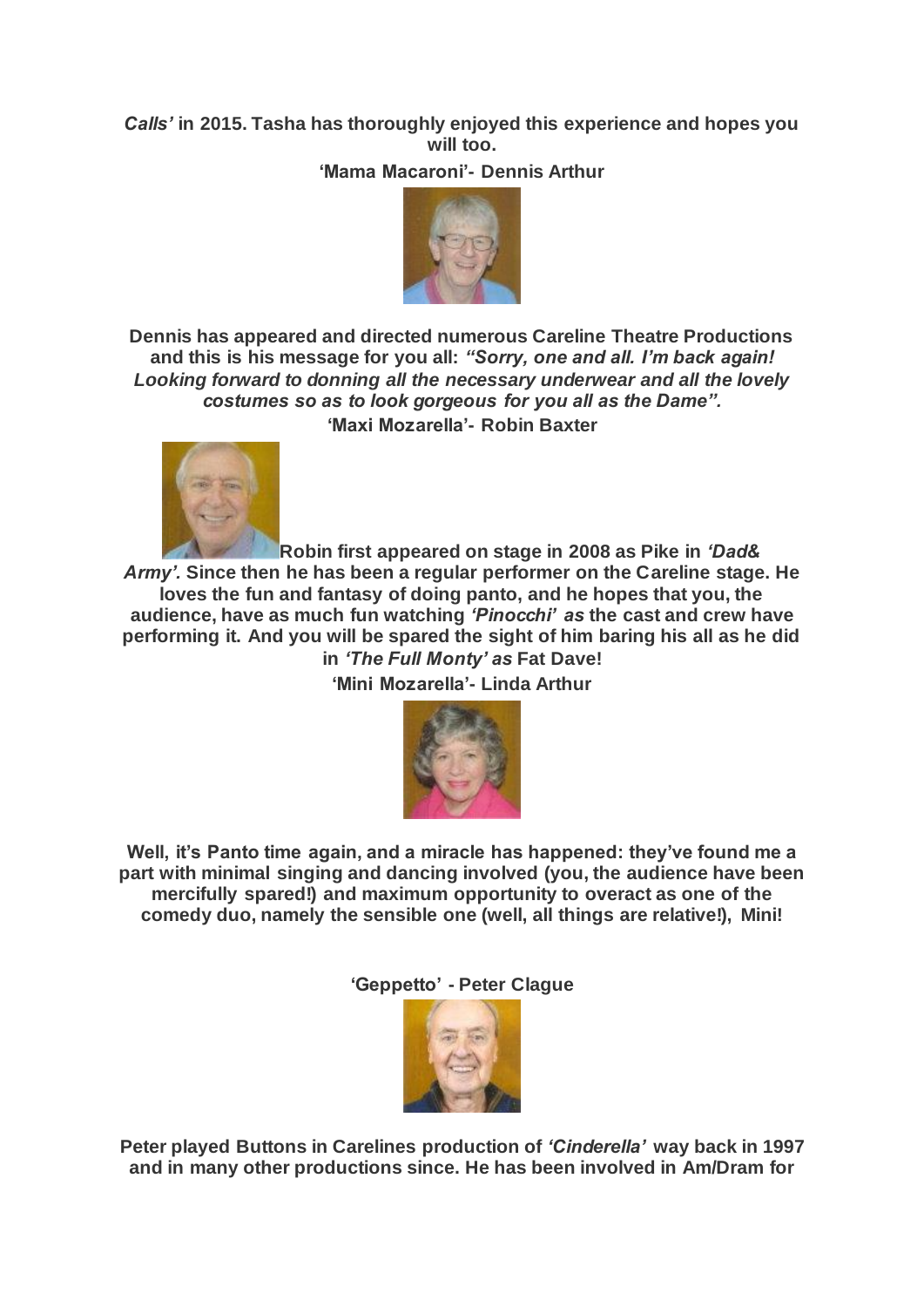**over 40 years both in Spain and the UK. His part this year has him playing an elderly man some perhaps some type casting is creeping in.**

**'Lampwick' - Candida Wright**



**Candida brings her years of experience to another Careline Panto as Lampwick, the village Odd Job Man. and behaves as enjoyably badly as her director has permitted, if not slightly more! For Candida performing on stage is a delight along with directing which she thoroughly enjoys too and will, she hopes, be bringing you in the not too distant future her version of** *'Fawlty Towers'*

**'Stromboli' - Paul Young**



**Paul joined Careline a year ago. His first acting performance with them was in the production** *'Aladdin'in* **which he had the part of the Genie. Last year he performed various roles in the production of,** *'After a Fashion',* **the 'Careline Musical Review Show. In October he went on to play the lead in** *'The Full Monty***'giving it his all…. Now he is relishing the chance to be the real Baddie!!**

**'Jimmy Cricket' - Connie Levey**



**12 year old Connie made her debut with Careline Theatre in the 2014 production of** *'Dick Whittington'* **inthe junior chorus and had one line of dialogue. Her potential was soon recognised and she played small parts in the next two pantomimes. Here she is now performing an important principal role and loving every minute of it. She is happy singing, dancing and acting but hates school.**

**'Good Blue Fairy' - Amanda Dean Pyott**